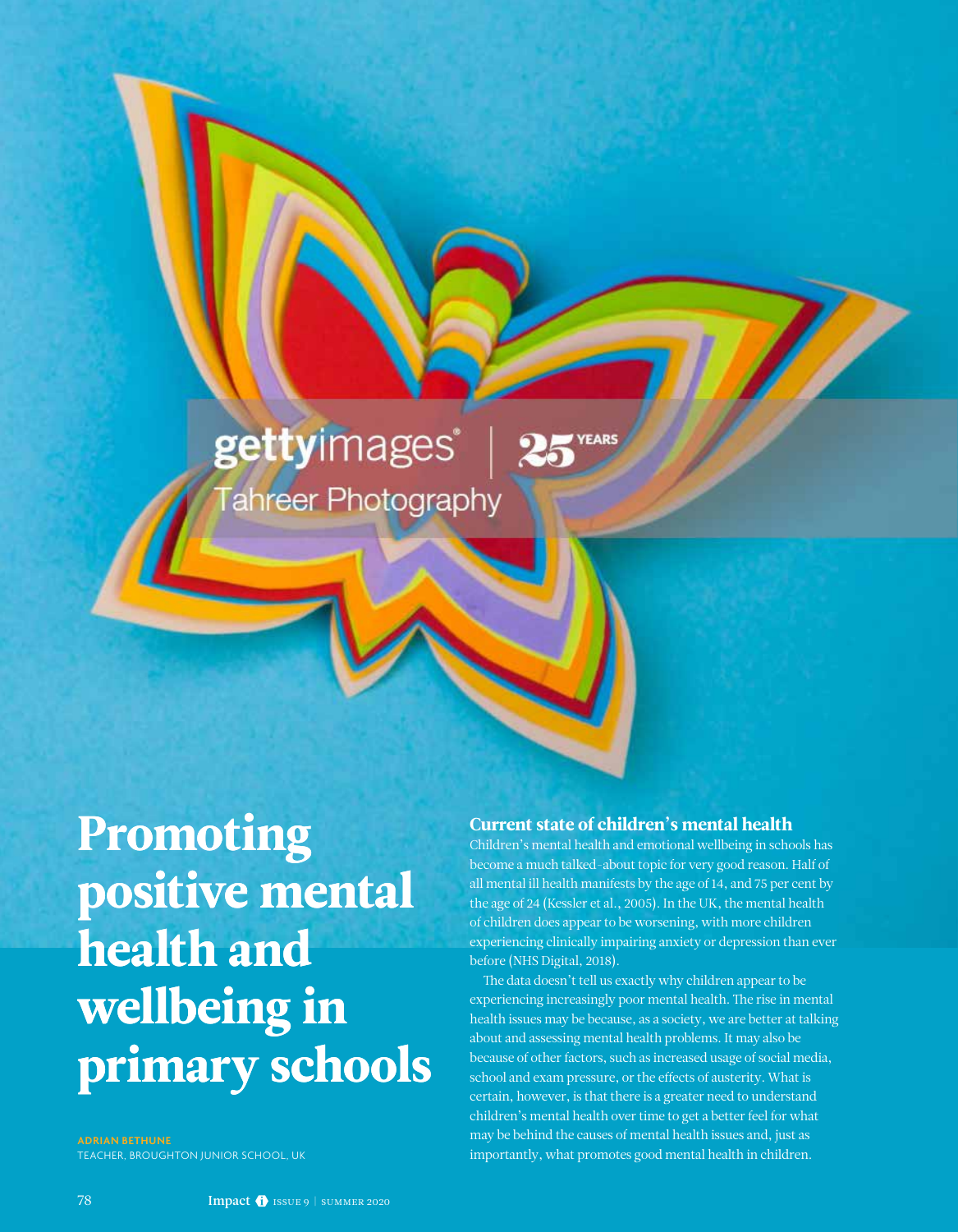## The link between wellbeing and learning

The increase in mental health issues in children is also concerning because of its potential impact on their learning. Children with emotional and behavioural difficulties are more likely to be excluded from school or leave without any qualifications (Parry-Langdon, 2008). Conversely, children with higher levels of wellbeing do generally appear to achieve better academically (Gutman and Vorhaus, 2012). Although there are many factors outside of a school's control that affect the wellbeing of the children they teach, they can still have an impact on improving their pupils' wellbeing (Public Health England, 2014).

We should also not forget that learning and being engaged in their studies are innately good for children's wellbeing. Learning new things is one of the 'Five ways to wellbeing' (Government Office for Science, 2008) and plays an important role in developing good mental health.

### The link between emotional health in childhood and future happiness

Promoting pupil wellbeing is more than just helping children to achieve better academically. A child's wellbeing could be the key to their future happiness. Longitudinal research suggests that a child's emotional health at the age of 16 is the strongest predictor of adult life satisfaction, and that primary school teachers can have an effect on the emotional wellbeing of their pupils that can last five years or more (Clark et al., 2018).

Given that good mental health and wellbeing are linked to better learning outcomes and future happiness, there is a strong case for primary schools to prioritise the promotion of wellbeing as a key strategy.

# Criticisms of a focus on wellbeing in schools

Of course, any approach to education that deviates from a traditional model is not without criticism. Some critics see specific programmes and interventions to foster pupil wellbeing as a problem, and claim that this type of 'therapeutic education' is dangerous and anti-educational (Ecclestone and Hayes, 2008). Furthermore, a recent report (Centre for Education Economics, 2018) cites an American study that asked students to carry around a pager and record their happiness levels when it beeped. The study found that students were least happy at school and while doing homework, and happiest the rest of the time. Because other studies show that attending school and doing homework raises attainment, the study concludes, 'There appears to be an achievement–wellbeing trade-off at a very general level in the education system: if pupils do not attend school, or do any work, they are unlikely to learn anything – but they may be happier.'

However, there do not appear to be many supporters of wellbeing-focused education, if any, who argue that a pupil's

PIC CREDIT

happiness should be prioritised to the detriment of their studies. Supporters would argue that when children are healthier and happier in schools, they tend to focus more, get on with their peers better and learn well.

# Emotionally literate schools

The schools that most effectively promote good mental health and wellbeing do so by adopting a whole-school approach (Weare, 2006). These schools are sometimes referred to as being 'emotionally literate' and they are typically strong in four keys areas:

- 1. Positive relationships are the heart of the school and they have an inclusive and supportive culture
- 2. There is a strong sense of purpose and shared values and ethos; everyone in the school community is pulling in the same direction
- 3. There is a sense of autonomy and independence so that members of the school community feel that they are in control of, or can influence, important aspects of their lives
- 4. They have high expectations of all children and there are clear boundaries and rules.

Emotionally literate schools recognise that the complete experience of school life contributes to the emotional wellbeing of everyone who learns and works there (Weare, 2006).

## Whole-school approaches to developing wellbeing

Below is a list (not exhaustive) of some of the approaches that primary schools are adopting to promote pupil wellbeing:

- **Physical activity:** Regular physical activity is a core part of developing and maintaining good physical and mental health. But the vast majority of children in England do not get the recommended minimum of 60 minutes of moderate to vigorous activity every day (Townsend et al., 2015). Therefore, in addition to providing two hours a week of high-quality PE lessons, lots of primaries take part in the 'Daily Mile', where all children jog or run for up to 15 minutes every day. This can improve children's mood and attention (BBC Teach, 2018), as well as increasing children's fitness (Chesham et al., 2018).
- Mindfulness: Mindfulness is a type of mind training that helps children to develop their awareness, in the present moment, of what's happening inside of themselves and externally, with an attitude of kindness and curiosity. One recent meta-analysis of mindfulness-based interventions with young people showed significant positive effects, relative to controls, for the outcome categories of mindfulness, executive functioning, attention, depression, anxiety/stress and negative behaviours (Dunning et